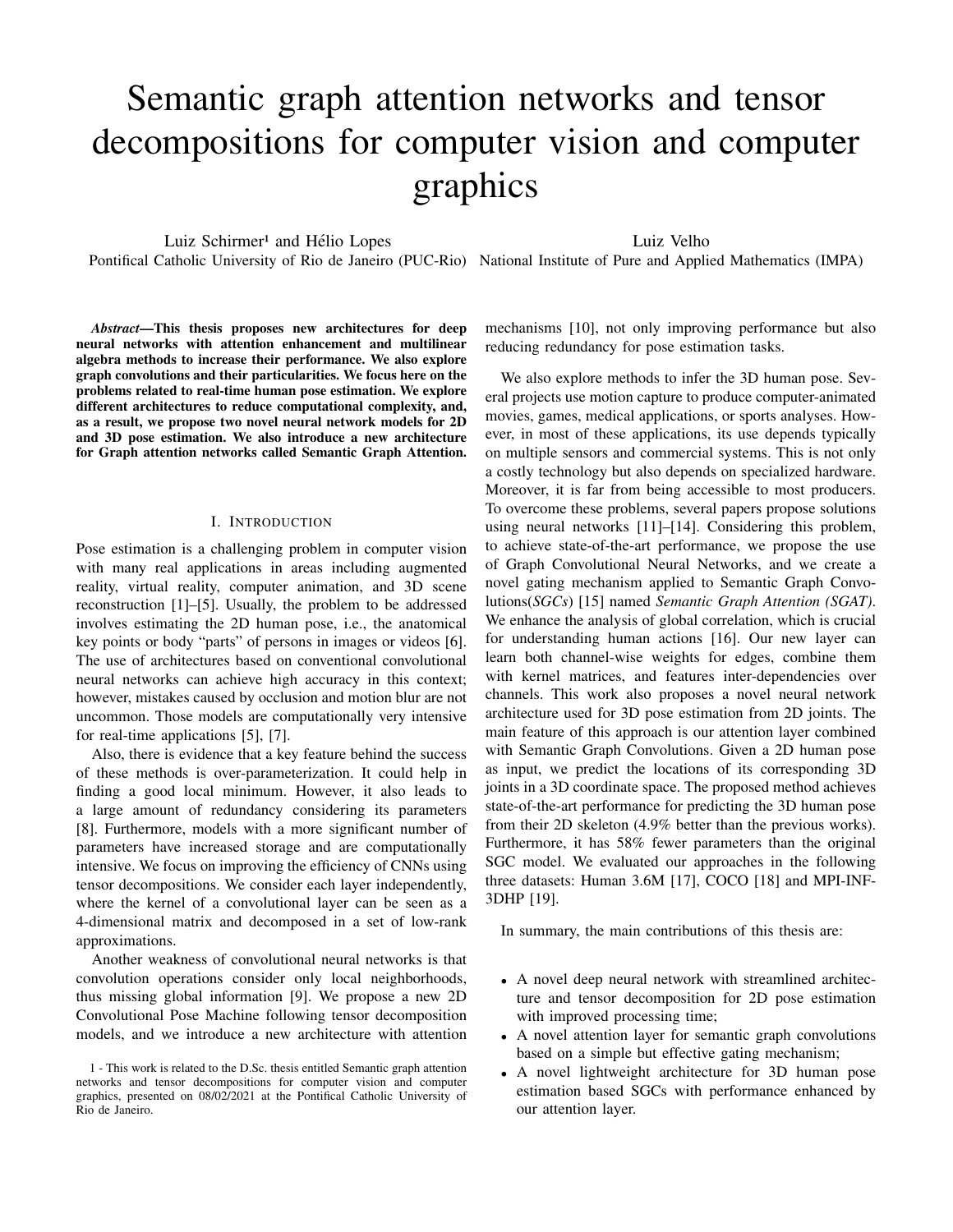

Fig. 1: An example of our 3D human pose algorithm with a single RGB camera. The 2D data is captured with our 2D pose machine and after processed by the 3D neural network. It can be used in applications such as computer animation and game controlling.

#### II. POSE ESTIMATION AND MOTION CAPTURE

Wei et al. [20] introduced the *Convolutional Pose Machines* (*CPMs*) that combines the advantages of convolutional neural networks with pose machines. *CPMs* consist of a sequence of convolutional layers that repeatedly produce 2D confidence maps for the location of each body part. Cao et al. [6] proposed an efficient method for 2D multi-person pose estimation with high accuracy on multiple public datasets, extending the original *Convolutional Pose Machines*. We use the concepts from Cao et al. to create our 2D pose estimation model.

Following the success of 2D pose estimation models, several papers propose an end-to-end model to predict the 3D human pose from given in the wild images. Mehta et al. [13] present the first real-time method to capture the 3D pose in a stable, temporally-consistent manner using a single RGB camera, named *VNect*. Their formulation uses a regression for 2D to 3D projection in real-time and creates a kinematic skeleton fitting method for coherent kinematic analysis. *XNect* [14] is an evolution of this work that also predicts the 3D pose of Humans and even infer the bones rotations. They present a real-time approach for multi-person 3D motion capture at over 30 fps. They both present complex frameworks to generate 3D poses and motion capture information. Our model focuses on a lightweight approach to generate 3D poses from 2D data, which is similar to the stage 2 from *XNect*, but surpass its results considering the error metric of this stage.

In a different approach, Martinez et al. [11] propose a simple feed-forward neural network that receives the 2D joint locations and predicts 3D positions. They "lift" the groundtruth 2D joint locations to 3D space. However, this also has limitations such as it does not maintain the bone proportion for all bodies. Zhao et al. [12] has expanded this work by using *Semantic Graph Convolutions*. Their architecture can be also extended to use attention modules and to reduce the projection error. Our approach reduces the reprojection error and network complexity using the attention layer, a way to model interdependencies in Semantic Graph Convolutions.In contrast with these previous works, we aim to present a lightweight framework for computer animation using human pose estimation. For this purpose, our models does not need any specialized hardware or even high-end GPU configurations.

#### III. METHODS

# *A. Tensor Decomposition*

Tensor decomposition, analogously to matrix decomposition, is a way to express a tensor as a product of simpler, usually smaller tensors. There is a rising interest in exploring efficient architectures for Neural Networks, either for use in embedded device applications or their use in ubiquitous computing [21]. Hand-crafted methods can be considered analogous to tensor decomposition, for example, the MobileNet [21], [22] and Xception [23] which decompose convolutions using efficient depthwise and pointwise convolutions. On the other hand, several works have been dedicated to leveraging tensor decompositions to speed up computation or to reduce the number of parameters of convolutional neural networks. Most cases are focused on applying layer-wise decompositions, considering the kernel of each layer. A kernel of a 2D convolutional layer of a neural network can be described as a 4-dimensional tensor, where its dimensions are defined by the number of columns and rows, the number of channels of the input, for example, the RGB channels of an image, and the number of output channels. Kim et al. [24] propose using HOSVD to split a regular convolution into three others, drastically reducing the computation and model size.

*1) Tensor Notation:* A *tensor* can be seen as a highdimensional matrix, i.e, with three or more dimensions. The order of a tensor  $T$  is the number of its dimensions [25]. As matrices' rows and columns, tensors have fibers, for example, a matrix column is a mode-1 fiber and a matrix row is a mode-2 fiber [25], [26].

*2) Unfolding:* Similar to matrix flattening we also have the Unfolding operation, where we stack the fibers of a tensor in a given way to obtain a matrix representation [25], [27]–[29].

*3) Tensor Rank:* A rank of a tensor  $\mathcal T$  is the smallest number of rank-one tensors that generate  $\mathcal T$  by computing their sum [25]. A rank-one tensor is a mode- $N$  tensor where it can be seen as the outer product of  $N$  vectors [25], [26]. In other words, each element of  $\mathcal{T} \in \mathbb{R}^{I_1 \times I_2 \times \ldots \times I_N}$  is the product of the corresponding element-wise operation defined by Equation 1.

$$
t_{i_1 i_2 \dots i_n} = v_{i_1}^{(1)} v_{i_2}^{(2)} \dots v_{i_N}^{(N)} \tag{1}
$$

*4) Mode-n multiplication:* A multiplication of a matrix M by a tensor  $T$  is defined by Equation 2.

$$
\mathcal{X} = \sum_{i_n} t_{i_1...i_N} m_{j_n i_n} \tag{2}
$$

*5) Tensor Decompositon:* The SVD decomposition can be generalized to High Order Tensors. It considers the orthonormal spaces associated with the different modes of a tensor [24]. The High Order SVD is defined in Equation 3 as follows:

$$
M = C \times U^1 \times U^2 \times U^3 \tag{3}
$$

where  $U^1, U^2, U^3$  contains the 1-mode, 2-mode, and 3-mode singular vectors, respectively, related to the column space of  $M_{mode=1}, M_{mode=2}$ , and  $M_{mode=3}$  matrix unfoldings. C is a core tensor with orthogonality property [30].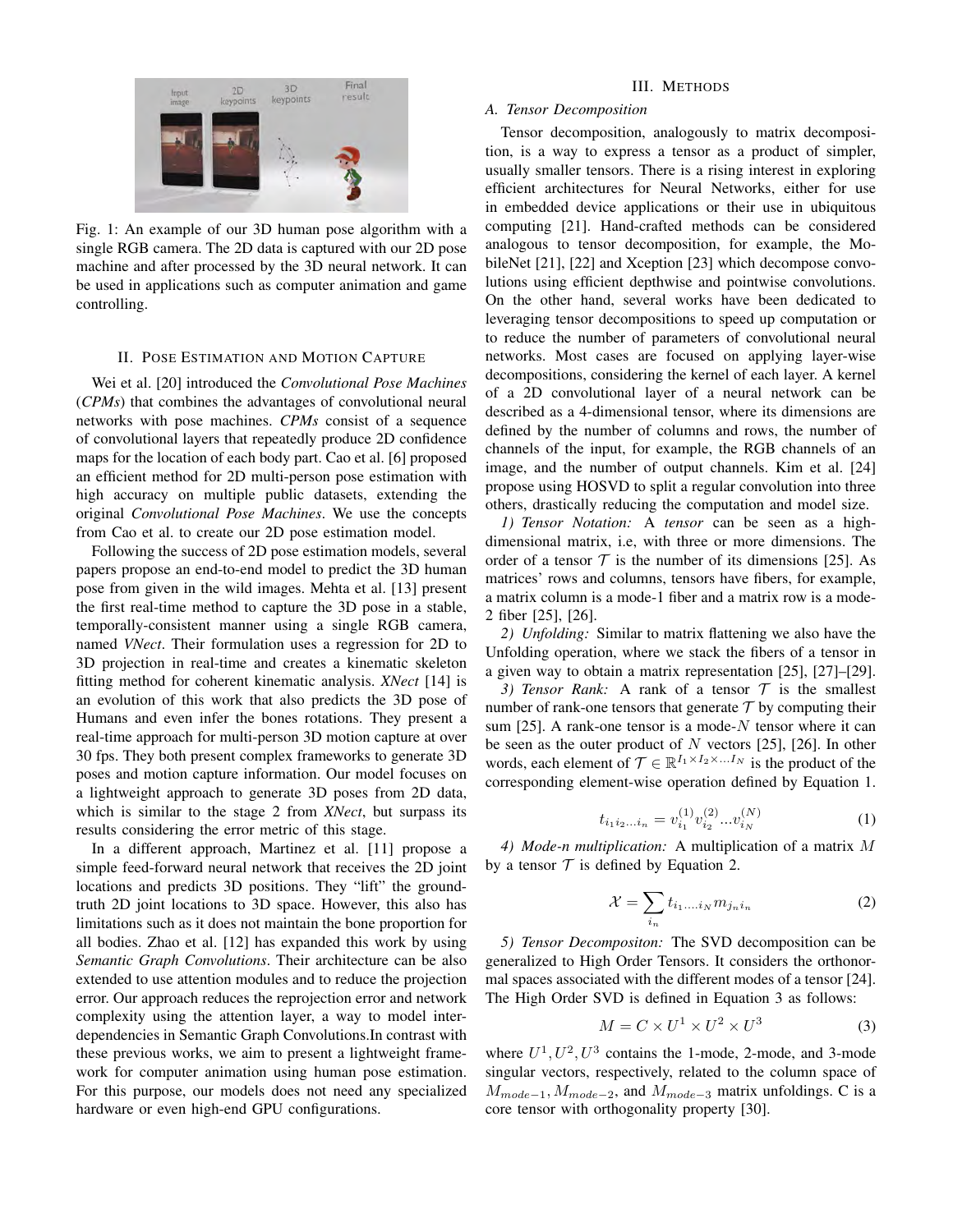## *B. Factorized Convolutions*

We apply tensor decompositions to neural networks [31] aiming to factorize their kernels, create approximations, and improve inference processing time. We propose a new architecture based on the concepts of Convolutional Pose Machines. For feature extraction, we remove the 12 blocks of convolution of a VGG-19 used in the original and replace them with a modified architecture of a Mobilenet v2 [22]. This approach improves performance while maintaining accuracy. Also, we set a number of 6 stages for intermediary refinement in the iterative prediction. The implementation details where described in previous papers [31], [32].

To improve performance, at first, we train our neural network normally and after decompose its kernels. We use this strategy as an exploratory way to model a factorized architecture formed by pointwise convolutions combined with a regular convolution with reduced size. We aim to create a low-rank approximation, where we model our architecture following a one-shot whole network compression scheme [24]. It consists of two steps: rank selection and tensor decomposition. We analyze the unfolding mode-3, and mode-4 of each layer's kernel with global analytic variational Bayesian matrix factorization (VBMF) [24]. Our experiments show that an approximation of  $1/3$  or  $1/4$  of mode-3 and mode-4 of a tensor already presented effective results. We consider just mode-3 and mode-4 because mode-1 and mode-2 represent just the spatial dimension of the kernel and are pretty small. The VBMF tries to infer an optimal low-rank selection, and with these values, we apply the Tucker decomposition on each kernel. Let us consider a regular convolution which maps an input tensor into another with different size by successive operations as one can see in Equation 4:

$$
conv(x, y, z) = \sum_{i} \sum_{j} \sum_{k} \mathcal{T}_{(i,j,k,z)} \mathcal{W}_{(x-i,y-j,k)}, \quad (4)
$$

where  $\mathcal T$  is a kernel of size  $IJKZ$  and  $\mathcal W$  an input tensor with size  $XYK$ , as we refer typically as an image, for example, with  $X$  and  $Y$  the image dimensions and  $K$  the number of channels. The mode-4 kernel tensor  $T$  can be seen as a kernel in a convolution layer. All operations for its decomposition can be written in the form described in Equation 5 [24]:

$$
\mathcal{T}_{x,y,z,k} = \sum_{r_1=1}^{R_1} \sum_{r_2=1}^{R_2} \sum_{r_3=1}^{R_3} \sum_{r_4=1}^{R_4} C_{r_1,r_2,r_3,r_4} U_{x,r_1}^1 U_{y,r_2}^2 U_{z,r_3}^3 U_{k,r_4}^4,
$$
\n(5)

R<sup>2</sup>

where C is a core tensor of size  $(R_1 \times R_2 \times R_3 \times R_4)$  and the  $U_*$  matrices are factor matrices of sizes  $X \times R_1, Y \times R_2, Z \times R_3$ , and  $K \times R_4$ , respectively.

We rewrite the Equation 5 to consider just the mode-3 and mode-4:

$$
\mathcal{T}' = \sum_{r=1}^{R_3} \sum_{r=1}^{R_4} C_{i,j,r_3,r_4} U_{r_3}^k(k) U_{r_4}^z(z), \tag{6}
$$

where  $U_{k,r_3}$  and  $U_{z,r_4}$  are the factor matrices of sizes  $K \times R_3$ and  $Z \times R_4$ , respectively, and C is a core tensor of size  $(I, J, R_3, R_4)$ . As a final result, we have 2 pointwise convolutions represented by the matrices  $U$  and 1 regular convolution with reduced space represented by the core tensor. This leads us to the convolutional block used in our architecture. Even using the VBMF, it was empirically verified that an approximation of  $1/3$  or  $1/4$  of original output size of the convolution operations already presented effective results considering the performance of our network. After the decomposition, we finetune our network by 50 epochs.

## *C. Convolutional Graph Networks (GCNs)*

In this section we presents the main mechanisms of our approach to create neural networks for 3D Human Pose Estimation. We choose to model the problem of inferring a 3D skeleton as a graph, and we develop a Graph Convolution Network to solve this task. Following principles of regular *Convolution Neural Networks*, a *Graph Convolution Network* can be considered a way to deal with arbitrary graph structures [33]–[35]. This is highly related to our approach to analyze human pose as a structured graph.

*Convolutional Graph Networks (GCNs)* share the filter parameters in the graph. The *GCNs* training stage consists in learning structures capable of processing graph information from the node matrix  $X \in R^{N \times D}$  (N nodes containing D features) and the adjacency matrix  $A \in R^{\|N\| \times \|N\|}$  [34], [35].

Each layer is a non-linear function as follows:

$$
H^{(l+1)} = f(H^l, A),\tag{7}
$$

with H being the output of each layer and  $H^0 = X$ . We can rewrite this function following:

$$
f(H^l, A) = \sigma(AH^lW^l),\tag{8}
$$

where  $\sigma$  represents the *Relu* activation function and W the weight matrix of the network layer. There are some limitations to this approach because the multiplication by the matrix A would only consider features from the neighborhood, but not from the node itself. This problem is addressed by adding the identity matrix to  $A(A' = A + I)$ .

Furthermore,  $A'$  should be an unitary matrix to avoid scaling the features vector. We reach it by normalizing  $A'$  rows using the *Normalized Laplacian Matrix*  $D^{-1/2}AD^{-1/2}$ , where  $D^{-1}$ is the inverse of the diagonal matrix with the degree of the graph nodes. Substituting in the equation 8, we have:

$$
f(H^l, A) = \sigma(D^{'-1/2}A^{'}D^{'-1/2}H^lW^l). \tag{9}
$$

There are two clear disadvantages to make the graph convolution considering a regression to work on nodes with arbitrary topologies. The first one is the kernel matrix  $W$  is shared by all the edges. As a result, the relationships of neighboring nodes, i.e. internal structure, are not well explored. This is also a limiting factor because the receptive field is fixed with ones [12], the second disadvantage.

A *CNN* with a convolution kernel of size  $k \times k$  learns  $k^2$ different transformation matrices. The transformation matrices decode features within the kernel spatial dimension. This formulation can be approximated by learning a vector of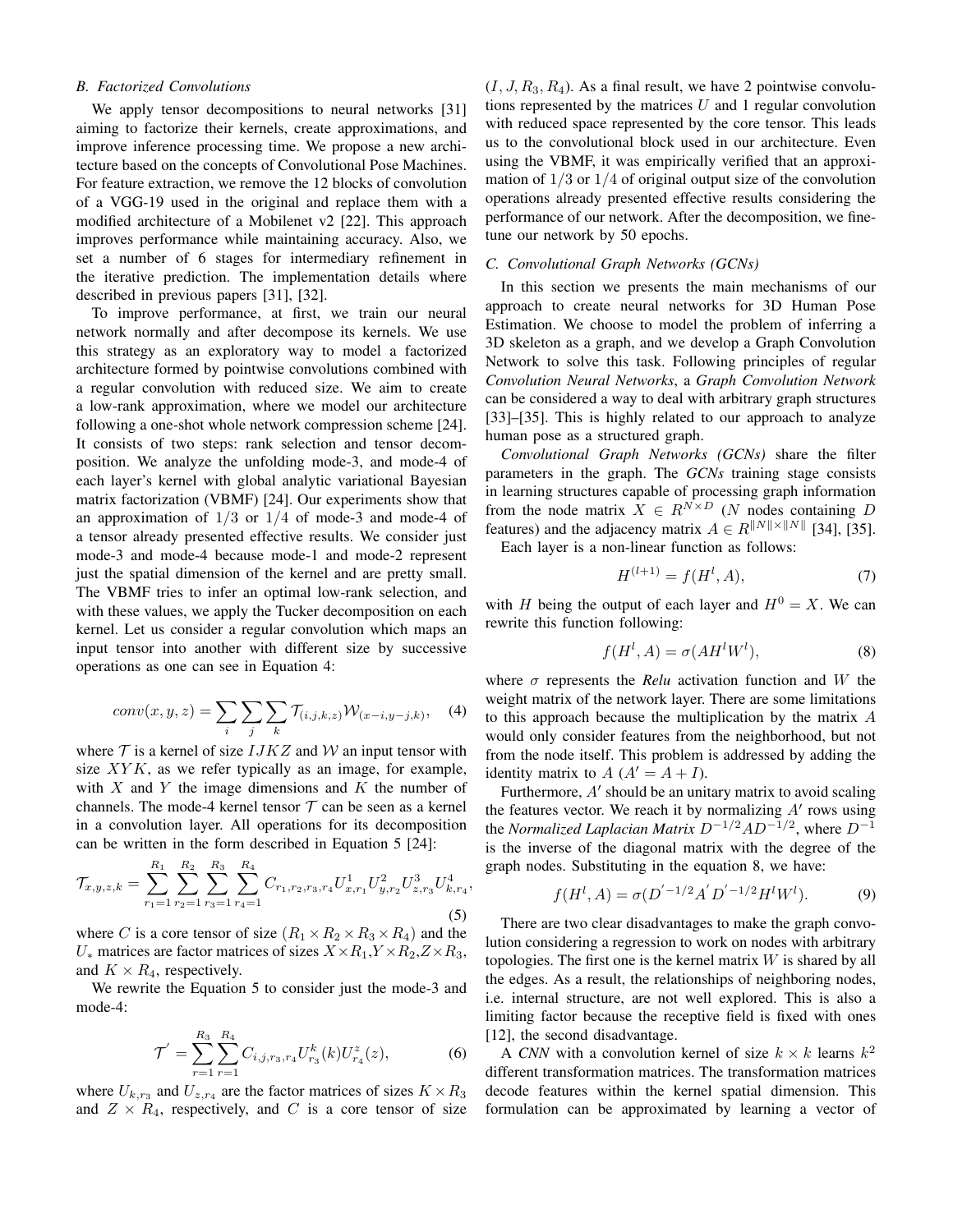weights  $\vec{a}_i$  for each position of a pixel in an image or a graph node, and then combining them with a shared transformation matrix  $W$  [12].

We can transform an image to a graph by considering the pixels as nodes, and two neighbor pixels being connected by an edge (8-connect neighborhood). So, a kernel size  $k$ affects all pixels distant less than  $d = \frac{k-1}{2}$  $\frac{1}{2}$ . We can extend this approach for *GCNs* by considering that a convolution in a graph using a kernel of size  $d$  affects all nodes in a neighborhood of size  $d$  [12].

*GCNs* cannot handle convolution problems directly since it shares the same weight matrix for all edges. Furthermore, the filters just operate in a one step neighborhood. As a solution, Zhao et al. [12] propose to add the weight matrix  $M$  to the graph convolution process as follows:

$$
f(H^l, A) = \sigma(\phi(A' \odot M)H^lW^l), \tag{10}
$$

where the matrix  $M$  is a parameter to be learned on the network,  $\sigma$  is a *ReLU* activation and  $\phi$  is a *softmax* function that normalizes the entries of each node,  $\odot$  is an elementwise multiplication (*Hadamard*) that returns  $m_{ij}$  if  $a_{ij} = 1$ or negative values with large exponents after the *softmax*. In this approach, A works like a mask that forces this to the  $i$ th node in the graph. Also as proposed by Zhao et al. [12], this formulation can be extended to consider multiple channels as in traditional convolutions. In our experiments, we use *PreLU* instead of *ReLU* activation because it shows a slightly performance improvement.

#### *D. Attention block for SGC*

In this section we present our contribution for graph neural networks: we propose a method to enhance the accuracy of Semantic Graph Convolutions called Semantic Graph Attention. The intuition here is to allow the neural network to perform feature recalibration, i.e., to emphasize more relevant features and suppress less meaningful information. In other words, to give weights to the features over channels of SCGs, in a similar way to the SE-NET [10]. This also can be related to *Global Context Networks* [36], when applying attention to graph networks. We aim to solve the issues of precision and computational complexity, considering both space storage and time complexity, from previous related works.

Considering the computation of features for each node, the idea of adding weights via element-wise multiplication is natural. We intend to identify inter-dependencies between node features. For this purpose, we propose the following gating mechanism for each channel after a regular *SGC*, where we learn a matrix of weights, presented in Equations 11 and 12:

$$
g = A' \odot \phi(M_1) W_1^l H^l, \tag{11}
$$

where g is composed by a *softmax*  $\phi$  function over the entries of Matrix  $M_1$ . This hidden layer performs a dimensionality reduction that reduces drastically the input space by a factor  $r$ , where the kernel size of  $W_1^l \in R^{\frac{C}{r} \times C}$ . Here, C represents the number of features and  $r$  is defined empirically. The intuition behind this layer is similar to Principal Components Analysis. We perform a dimensionality reduction to a space that better represents the data given a new basis. Consider that our Graph Neural Network has input data contained in a 2D space. In the first layer, the neural network project the data into frequency space. The first block of our attention module evaluates features in frequency space and forces this neural network stage to consider the most relevant ones as in an orthogonal transformation. In a gating mechanism, the next block will use the data representation in this new space, expanding the data to the original size and given weights to the features.

Equation 12 represents the expansion back to the original input size:

$$
s(g) = \alpha(A' \odot \phi(M_2)\sigma_1(g)W_2^l), \tag{12}
$$

where kernels  $W_2^l \in R^{C \times \frac{C}{r}}$ ,  $\sigma$  represent a *PReLU* function,  $\alpha$  represents a *sigmoid* activation. In our experiments, we use a value  $r = 16$ , similarly to Hu et. al. [10]. With the output of function  $s(g)$  for each channel, we perform an element-wise multiplication operation to give weights to the input data as in Equation 13:

$$
H^{l+1} = H^l \circ s(g). \tag{13}
$$

At the final process, the channels are also concatenated. Such a gating operation allows us to consider more relevant features after each convolution operation, and thus refine our regression process for the following pose estimation case. As we will see in our experiments, this formulation enhanced our neural network's overall performance and drastically reduced its complexity.

## IV. 3D POSE ESTIMATION FRAMEWORK

We propose a 3D human pose estimation framework. The method takes as input a 2D human skeleton detected by our 2D Pose Machine. However, we can use any way to calculate these 2D joints from a single RGB image.The framework starts by calculating the 2D keypoints for each person in a given image using a 2D neural network. Our 3D model only needs the 2D keypoints as input. It makes our architecture flexible and not dependent on a specific 2D pose model to generate keypoints. Afterward, our neural network exploits the power of the semantic graph convolution with a gating mechanism. Our model has an input layer with an *SGC* followed by batch normalization and a *PReLU* activation. The building blocks of our network's internal layers are composed of two *SGC* layers, also followed by batch normalization and *PReLU* activation. The output of the second *SGC* layer is used as the input for our gating mechanism. This is repeated twice, and the blocks also use residual connections. We consider 128 channels for 16 graph nodes in the internal layers, where each node represents a human keypoint. The output layer comprises an *SGC* layer with the 16 nodes and the 3D positions as output data. Our 3D network model was trained over 100 epochs, using the *Adam optimizer* with a learning rate of 1e − 3, rate decay of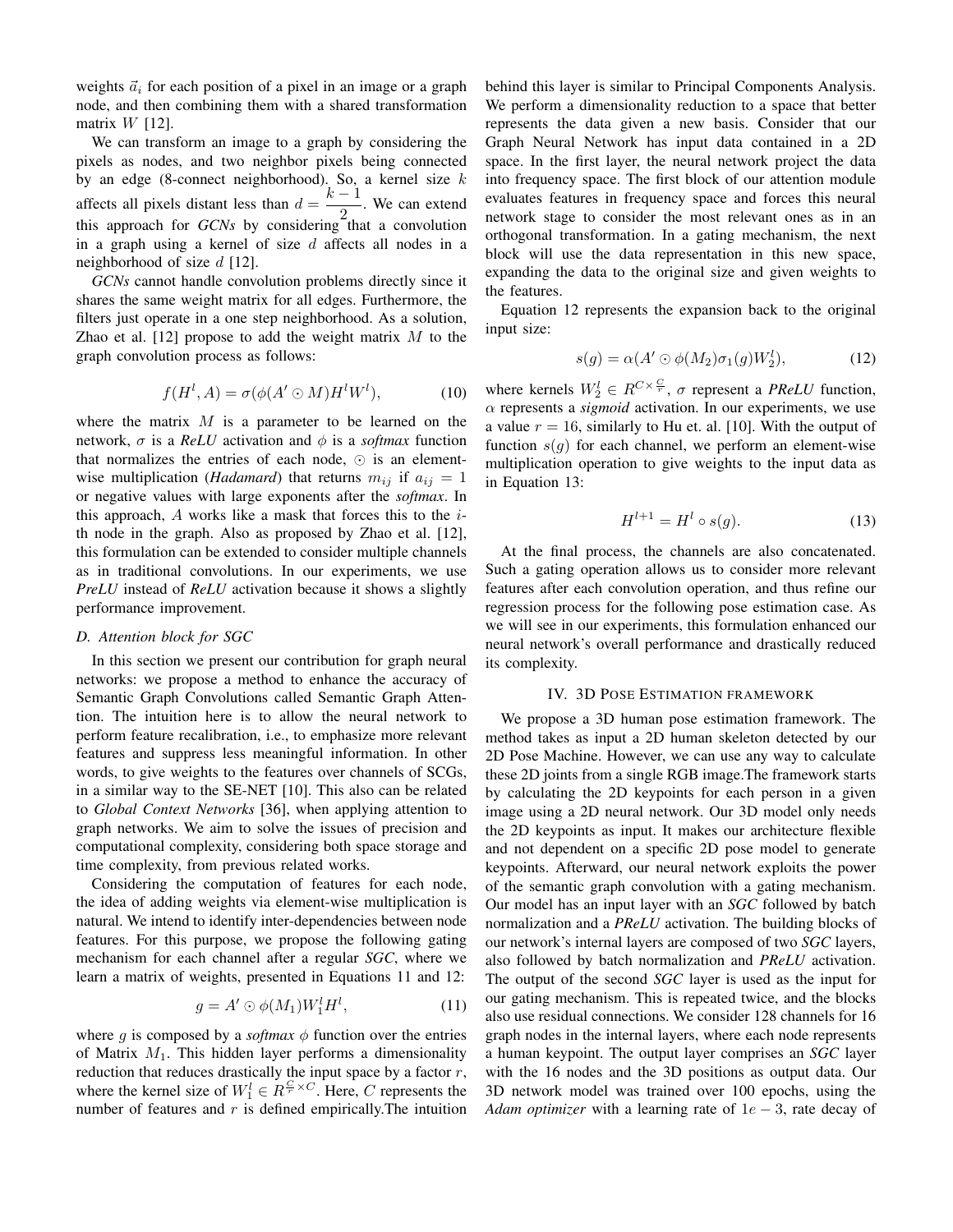0.5, and batches of size 64. We also use the *Xavier* normal function to initialize the weights of each layer. Furthermore, we use a function based on the Mean Squared Error as our loss function. More details about the implementation can be found in the full thesis text.

#### V. RESULTS

In terms of runtime performance comparisons for our 2D pose machine, we began with the test of the CNN processing. Considering just one image with 23 people, we compared our approach with OpenPose. The tests were performed in a GPU Nvidia RTX 2060 with 6GB of memory, where we varied the scale of the image tested by a factor of 0.5 and repeated each test 1000 times. Our network achieves a performance of almost 20 frames per second with a network resolution of  $656 \times 368$ . We also test a non-factorized version of our network. In general, it has achieved a performance of almost 12 frames per second for the exact resolution. As we can see in Table I, on average, our approach has a better performance when compared with the OpenPose, considering our factorized version.

| Image Resolution | <b>OpenPose</b>   | Ours            |
|------------------|-------------------|-----------------|
| 328 x 193        | $\sim$ 55.08 ms   | $\sim$ 45 ms    |
| 656 x 368        | $\sim$ 120.224 ms | $\sim$ 51.26 ms |
| 984 x 579        | $\sim$ 174.75 ms  | $\sim 80.72$ ms |
| 1312 x 772       | $\sim$ 320.18 ms  | $\sim$ 112 ms   |

TABLE I: CNN processing time for OpenPose and our Model. We vary the scale of the input tested by a factor of 0.5 considering 4 image scales. We do this only for the network input, the final result is scaled in the original image size.

We also perform tests in the CPU. On average, our approach has better performance, considering frames per second, while the original OpenPose is unpractical to be used, as we can see in Table II. We evaluate the precision and recall of our 2D model in COCO dataset [18], where we achieve an accuracy of 0.743 and recall 0.702.

| Device                       | OpenPose   Ours |        |
|------------------------------|-----------------|--------|
| AMD Ryzen 7 1700 3.5GHZ      | 0.3 FPS         | 13 FPS |
| Mac Pro Intel Core I7 2.7GHZ | $0.1$ FPS       | 6 FPS  |

TABLE II: CNN processing time for OpenPose and our Model in CPU.

We also compare our 3D pose estimation network with state-of-the-art approaches. We first evaluate different design choices on a separate validation set for Human3.6, and then, we use the best choice to compare to SGC [12] and Martinez et al. [11]. We compare our model with the state-of-art approaches for 2D joints to 3D pose regression, following two configurations: with and without the attention layer. Table III reports the result.

Our technique outperforms the state-of-the-art *SGC*, for 3D pose regression, [12] by 4.9%. Also, our model with attention layers surpasses the model only with regular *SGCs* (without attention) by almost 10%. It is noteworthy that our approach has much fewer parameters, meaning that using the attention module drastically reduces the network's computational



Fig. 2: Visual results of our method on in-the-wild images from COCO dataset [18] . In most cases, our technique can effectively predict 3d joints in different situations. Small errors can be seen considering the image scale and camera projection. In the last row, in an example with self-occlusion, our model cannot predict data from incomplete data.

complexity and improves the overall performance. We have approximately 58% fewer parameters than the baseline *SGC* [12] and 95% fewer parameters than the model from Martinez et al. [11].

We evaluated our 3D unprojection model following the dataset Human 3.6M. Table IV shows the result using 2D ground-truth of Human3.6M, our CPM, and Stacked Hour-Glass predictions for testing. We consider our model trained and tested with ground-truth data as an upper bound of our method since it uses only 2D ground truth (GT) as the input.

Consider that most other methods have sophisticated frameworks [37]–[39] or learning strategies [39], [40]. It was expected that they have better performance, including ground truth, than our approach. However, this is not true. Our model surpasses most of the previous works, considering the Mean Per Joint Position Error (*MPJPE*), proving the potential of the attention layer. The tests consider each action of the motion capture dataset. Table IV shows the error in millimeters for each step following the MPJPE. In Table V, we compare the 3D pose output on the MPI-INF-3DHP dataset [19] using the 3D Percentage of Correct Keypoints (3DPCK) (higher is better) and MPJPE. We prove the robustness of our method. Again, note that most of these methods are built over sophisticated frameworks and can predict multi-person poses and shapes. As we can see when considering our 2D CPM detection, our performance is reduced but still competitive.

| Model                                        | # of Parameters | $MPJPE$ (mm) |
|----------------------------------------------|-----------------|--------------|
| <b>SGC [12]</b>                              | 0.43 M          | 43.8         |
| Martinez et al. [11]                         | 4.29 M          | 45.5         |
| Ours without attention (2 blocks and 128 ch) | 0.16 M          | 46.71        |
| Ours with attention (2 blocks and 128 ch)    | $0.18$ M        | 41.75        |

TABLE III: 3D pose regression errors and the parameter numbers of our networks with different settings on Human3.6M. For each technique, we use the 2D ground truth data for the training and evaluation.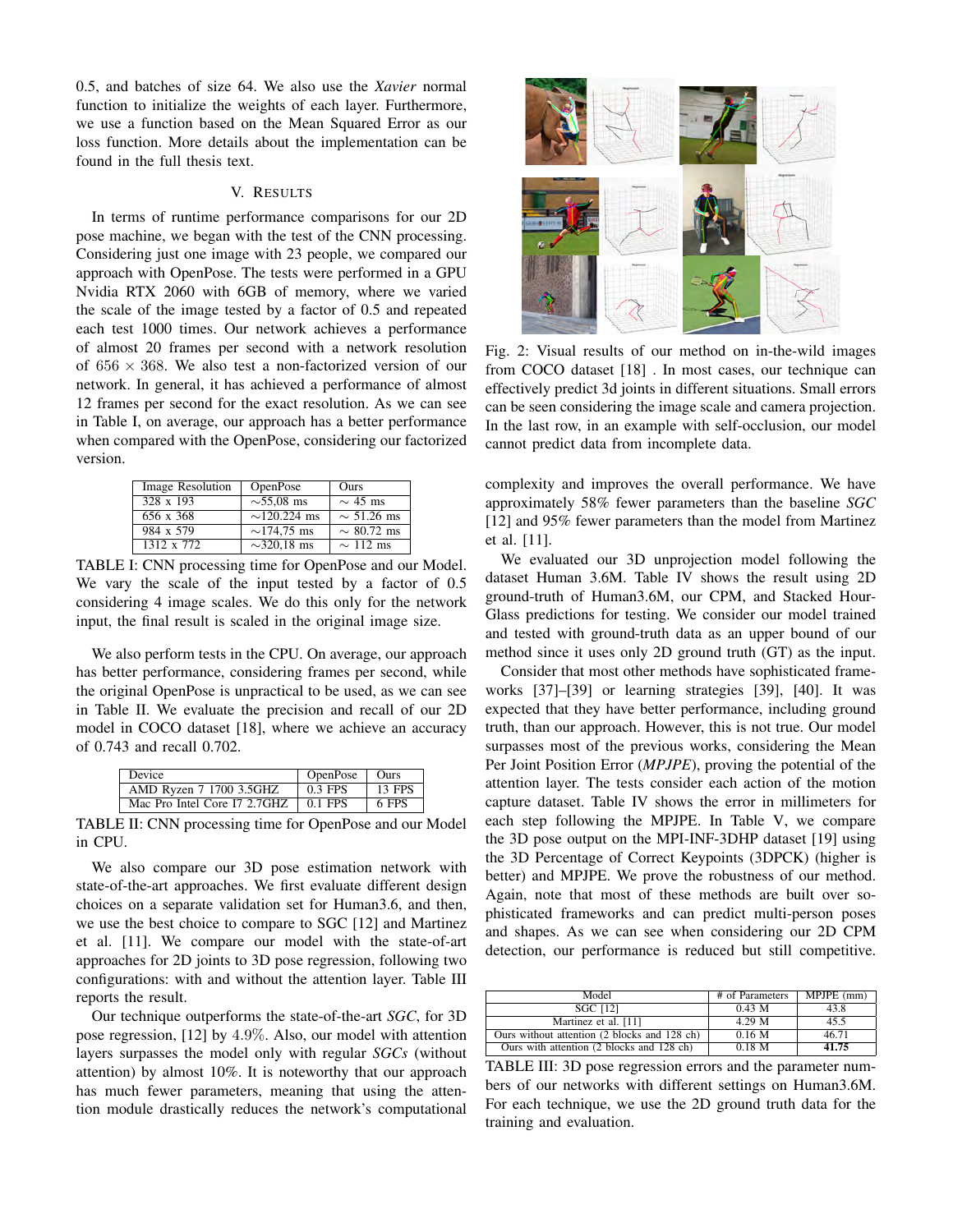| Protocol                      | Direct | <b>Discuss</b> | Eating | Greet        | Phone | Photo | Pose  | Purch. | Sitting | SittingD | Smoke | Wait  | WalkD | Walking | WalkT | Average |
|-------------------------------|--------|----------------|--------|--------------|-------|-------|-------|--------|---------|----------|-------|-------|-------|---------|-------|---------|
| Martinez et al. ICCV'17 [11]  | 51.8   | 56.2           | 58.1   | 59           | 69.5  | 78.4  | 55.2  | 58.1   | 74.0    | 94.6     | 62.3  | 59.1  | 65.1  | 49.5    | 52.4  | 62.9    |
| Yang et al. CVPR'18 [37]      | 51.5   | 58.9           | 50.4   | 57.0         | 62.   | 65.4  | 49.8  | 52.7   | 69.2    | 85.2     | 57.4  | 58.4  | 43.6  | 60.1    | 47.7  | 58.6    |
| Mehta et al. SIGGRAPH'17 [13] | 62.6   | 78.1           | 63.4   | $\pi$<br>2.2 | 88.3  | 93.8  | 63.1  | 74.8   | 106.6   | 138.7    | 78.8  | 73.9  | 82.0  | 55.8    | 59.6  | 80.5    |
| Hossain & Little ECCV'18 [38] | 48.4   | 50.7           | 57.2   | 55.2         | 63.   | 72.6  | 53.0  | 51.7   | 66.1    | 80.9     | 59.0  | 57.3  | 62.4  | 46.6    | 49.6  | 58.3    |
| Zhao et al CVPR'19 [12]       | 37.8   | 49.4           | 37.6   | 40.9         | 45.   | 41.4  | 40.1  | 48.3   | 50.1    | 42.2     | 53.5  | 44.3  | 40.5  | 47.3    | 39.0  | 43.8    |
| Pavllo et al. CVPR'19 [39]    | 45.1   | 47.4           | 42.0   | 46.0         | 49.1  | 56.7  | 44.5  | 44.4   | 57.2    | 66.1     | 47.5  | 44.8  | 49.2  | 32.6    | 34.0  | 47.1    |
| Dabra et al ECCV'18 [40]      | 44.8   | 50.4           | 44.7   | 49.0         | 52.9  | 43.5  | 45.5  | 63.1   | 87.3    | 51.7     | 61.4  | 48.5  | 37.6  | 52.2    | 41.9  | 52.1    |
| Our Model (CPM)               | 52.3   | 62.8           | 60.4   | 62.14        | 87.73 | 79.76 | 58.33 | 60.44  | 85.42   | 88.64    | 69.82 | 64.69 | 66.67 | 52.92   | 55.19 | 69.5    |
| Our Model (GT)                | 38.07  | 44.83          | 36.68  | 38.14        | 41.74 | 49.73 | 40.82 | 38.02  | 50.43   | 59.19    | 41.91 | 40.78 | 41.30 | 30.78   | 33.70 | 41.75   |

TABLE IV: Results under Protocol of Mean Per Joint Position Error on Human3.6M (no rigid alignment in post-processing). We show the results of our model (trained and tested with ground truth data(GT) and 2D predictions from a Convolutional Pose Machine (CPM). Note that, on average, our model surpasses the previous state-of-the-art approach. The results of all approaches are obtained from the original papers.



Fig. 3: Visual results of our method on Human3.6M [17]. As we can see, our method is robust but still has minor issues considering joint rotations.

| Model                          | MPJPE (mm) | 3D PCK |
|--------------------------------|------------|--------|
| Vnect $[13]$                   | 124.7      | 76.7   |
| $\overline{\text{M3DHP}}$ [19] | 117.6      | 75.7   |
| Mehta [41]                     | 122.2      | 75.2   |
| Xnect (stage 2) $[14]$         | 98.4       | 82.8   |
| Xnect (stage $3$ ) [14]        | 115.0      | 77.8   |
| Kanazawa [42]                  | 124.2      | 72.9   |
| Kundu [43]                     | 103.8      | 82.1   |
| <b>VIBE [44]</b>               | 96.6       | 89.3   |
| <b>Ours (CPM)</b>              | 105.17     | 81.27  |
| <b>Ours (GT H3.6)</b>          | 80.28      | 91.0   |
| Ours $(GT)$                    | 76.39      | 92.0   |

TABLE V: Comparison on the single person MPI-INF-3DHP dataset. Top part are methods designed and trained for singleperson capture.The Xnect is multi-person method, however we evaluate only single person predictions. We tested models trained over the 2D ground-truth from Human3.6M, 2D predictions from a CPM, and ground truth data of MPI-INF-3DHP.

We also tested our model trained on 2D ground truth data for Human 3.6 on MPI-INF-3DHP test data. Moreover, considering runtime performance, our 3D network took, on average, 10 seconds to evaluate 1062 poses. The tests were performed in a GPU Nvidia RTX 2060 with 6GB of memory, where we repeated each test 1000 times. In terms of the number of parameters, our network has 0.18M, while the model proposed by Zhao et al. [12] has 0.43M.

#### *A. Qualitative results*

Figure 2 illustrates some results generated using images from COCO dataset [18]. Our model can accurately predict 3D poses from these images indicating that it effectively encodes relationships among body joints and can generalize the results to different situations. The input of the method is the 2D joints generated using our 2D Pose Machine. One of our limitations is when we are using data predicted by a *CPM*, if the 2D detector output fails to detect all body keypoints, it is impossible for our model to recover the missing information. Also, it is not uncommon to see images with occluded or incomplete poses for in the wild examples. Figure 3 shows the results of our technique applied on Human3.6M. In another approach, the input is generated by our pose estimation framework, and from the output, we created a *BVH* model to generate 3D animations.

## VI. PUBLICATIONS

As results of this thesis, we published in several top tier conferences and journals including Eurographics [45], Computers & Graphics [31] and SIBGRAPI [32].Also, the presented framework were used in several projects that includes motion capture and digital humans [31], [45].

#### VII. CONCLUSION

We propose novel architectures for 2D and 3D Pose estimation. Also we propose a novel attention layer for graph convolutions. With this approach, we build a lightweight 3D human pose estimation framework to project 2D keypoints from the output of our 2D pose network in a 3D space. The use of tensor decomposition reduces the computational complexity and improve real time performance of our 2D pose estimation model. Also, for the 3D, the combination of *SGCs* with attention layers achieve state-of-the-art performance with 58% fewer parameters.